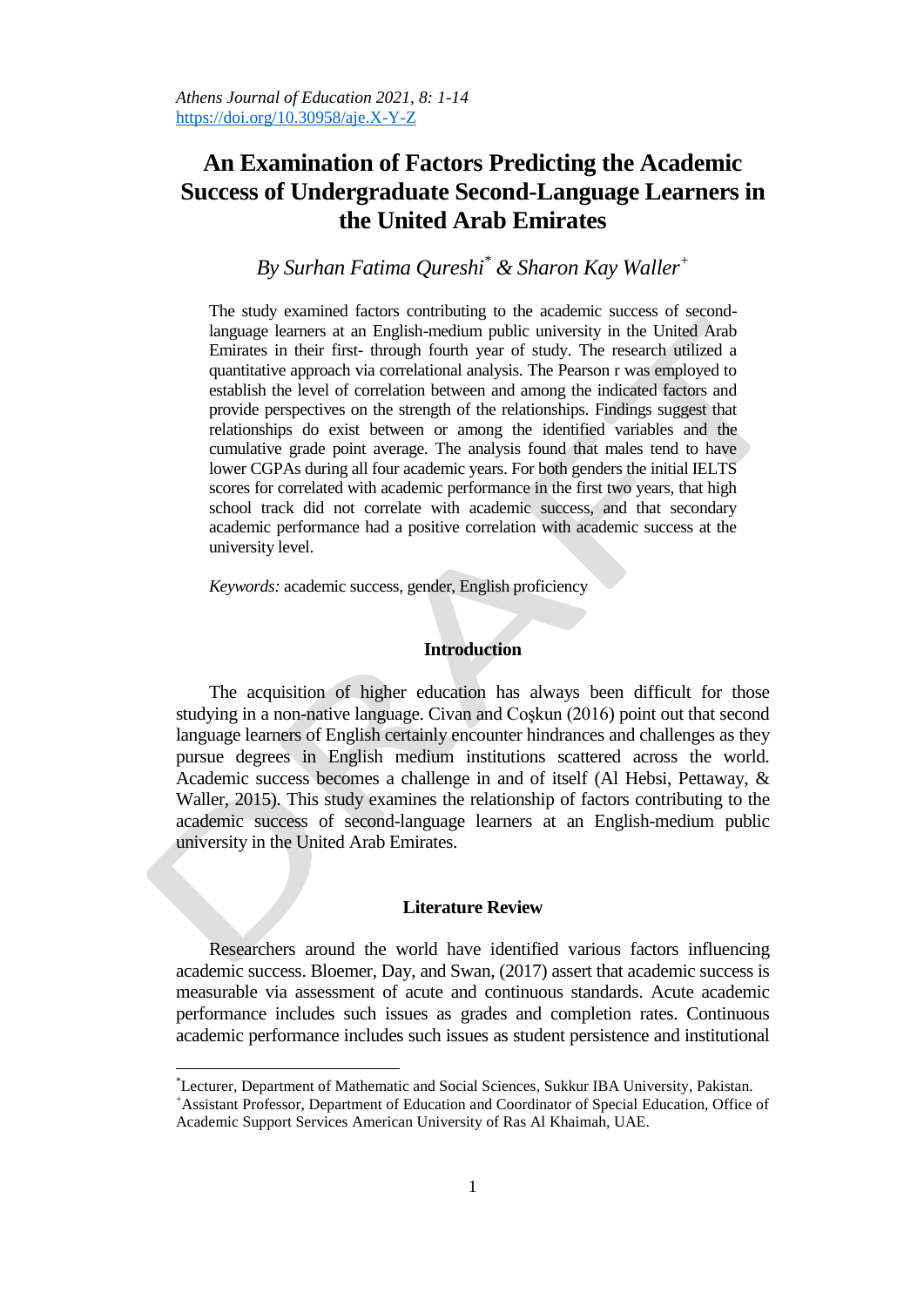retention. Camara (2013) advocates academic preparedness as a factor that influences student academic success, specifically a student's preexisting level of preparedness upon entering postsecondary education. Preexisting measures of preparedness are typically associated with standardized college entry exam scores and secondary grade point average (GPA). First year college GPA can be predicted using a combination of high school GPA and SAT scores, as credited by Kobin et al. (2008). Moreover, Burton and Ramist (2001) validate that the predictive validity of both factors is also useful for college honors, college leadership, and earning potential after graduation.

Saunders-Scott, Braley, and Stennes-Spidahl (2017) compared traditional factors such as ACT scores and secondary GPA with non-traditional factors such as the student's perceived degree of stress tolerance and fortitude as a means of predicting students' academic success. These researchers measured academic success using the traditional definitions of college GPA and retention. After a detailed and longitudinal study of 1.5 years, they concluded that ACT scores and secondary school graduation GPA's have a high positive correlation with the students' final university cumulative grade point average (CGPA).

Barclay et al. (2018) studied a group of *Scholars* (students with higher GPA's, higher SAT/ACT scores) and *Non-Scholars* (at-risk students coming to college with low high school GPA and low SAT/ACT scores) to examine the mental mindsets of these two groups and to compare their academic performance. These researchers examined the psychological variables of 327 incoming freshman and found that the psychological variables played an important role in establishing student mindset and in impacting academic success.

A recent study (Comer, Schweiger, & Shelton, 2019) of a first year PharmD program identified the critical thinking skills, critical thinking dispositions, and personal strengths that are likely to contribute to student success and academic excellence. These researchers concluded that non-traditional factors such as critical thinking skills, open-minded critical dispositions, and the signature strengths of consistency, achievement, and learning are associated with the highest level of performance in the first year of a PharmD program. A similar study by Krol, Dobson, and Adesina (2019) examined the relationship between prerequisites and academic success at a Canadian university's pharmacy program. These researchers assert that certain courses are required to develop higher level learning skills such as knowledge organization, skill mastery, and knowledge synthesis/ application. These skills were found to be strongly correlated with the academic success of students in the Pharmacy program at University of Saskatchewan, Canada.

Hepworth, Littlepage, and Hancock (2018) identified a strong positive correlation between social integration, perceived institutional commitment to academic success, and scholastic preparedness with academic success. These researchers concluded that scholastic preparedness is a significant potential predictor of academic success of students. They concluded that academic preparedness continues to take priority when considering student admissions. They also suggested that additional support should be provided to ensure that potential students are well-prepared for university at the time of admissions.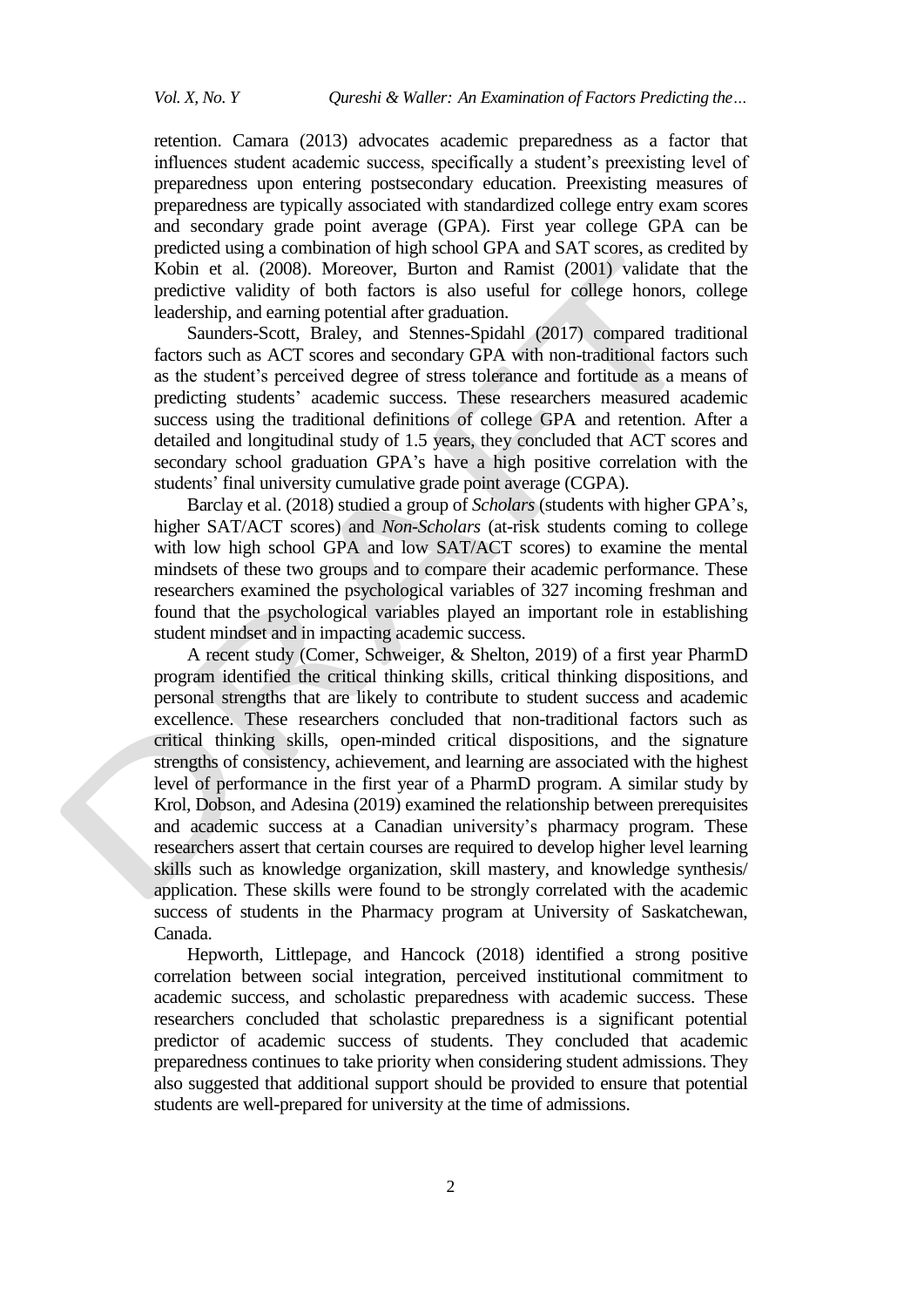Clifton, Perry, Roberts, and Peter (2008) found that social support is another contributing factor to academic success. These researchers isolated students exhibiting higher levels of interactions with other students and exhibiting stronger coping strategies. The researchers found that these attributes were beneficial to promoting academic achievement. Funham (2012) also identified strong correlations between conscientiousness and academic performance. Moreover, Gifford, Briceno-Perriott, and Miaanza (2006) assert that students with identified study skills achieve greater academic success than students lacking identified study skills. Pettaway, Waller, Khodr, and Waller (2015) also identified the importance of social support for engaging academic success.

Gutiérrez, Sancho, Galiana, and Tomás (2018) surveyed 2,034 Angolan students and 2,302 Dominican Republic students in order to examine predictors of academic success. These researchers isolated the role of teachers' supporting autonomy style, the students' basic psychological needs satisfaction, and the students' school engagement and found them to be predictive of academic success. Likewise, Suleman et al. (2019) identified an association between emotional intelligence and the academic success of students. These researchers focused on 186 students enrolled in undergraduate degree programs at Kohat University of Science and Technology (KUST), Pakistan. They assert the need for improving students' emotional intelligence to enhance academic performance.

The above presented review of literature clearly illustrates the pursuit of students for academic success in higher education. On the other hand, the struggles of international students to succeed in higher education increase as they face multifaceted problems while trying to study in their non-native languages, at foreign places. Marr (2005) and Sakthivel (2003) identify cultural and language shock, lack of language proficiency, lack of study skills, and homesickness as some common problems that non-native speakers of English face when studying at international universities. Robertson, Line, Jones, and Thomas (2000) supplements that the most crucial problem that international students face in their social and academic skills is language difficulty in all four skills (listening, speaking, reading, and writing). Studies also associate the difficulty in academic success of international students with an insufficient knowledge of the second language such as errors in written drafts (grammar skills, correctness, and academic writing skills), in listening comprehension and understanding of lectures, in class participation, in presentation delivery, in communication with teachers and supervisors, and so on (Bretag, Horrocks, & Smith, 2002; Hellsten & Prescott, 2004; Robertson, Line, Jones, & Thomas, 2000; Sakthivel, 2003; Storch & Hill, 2008; Wong, 2004).

Multiple studies presented above have analyzed the factors associated with the academic success of students. Major findings in the field assert that various traditional factors such as academic preparation, entrance test scores, high school ranking, second-language proficiency, and psychological factors such as stress tolerance, tenacity, critical thinking, and emotional intelligence can have significant impact on the academic success of second-language learners as evidenced in institutions all around the world. Therefore, it is important for researchers to empirically study the factors that may affect the academic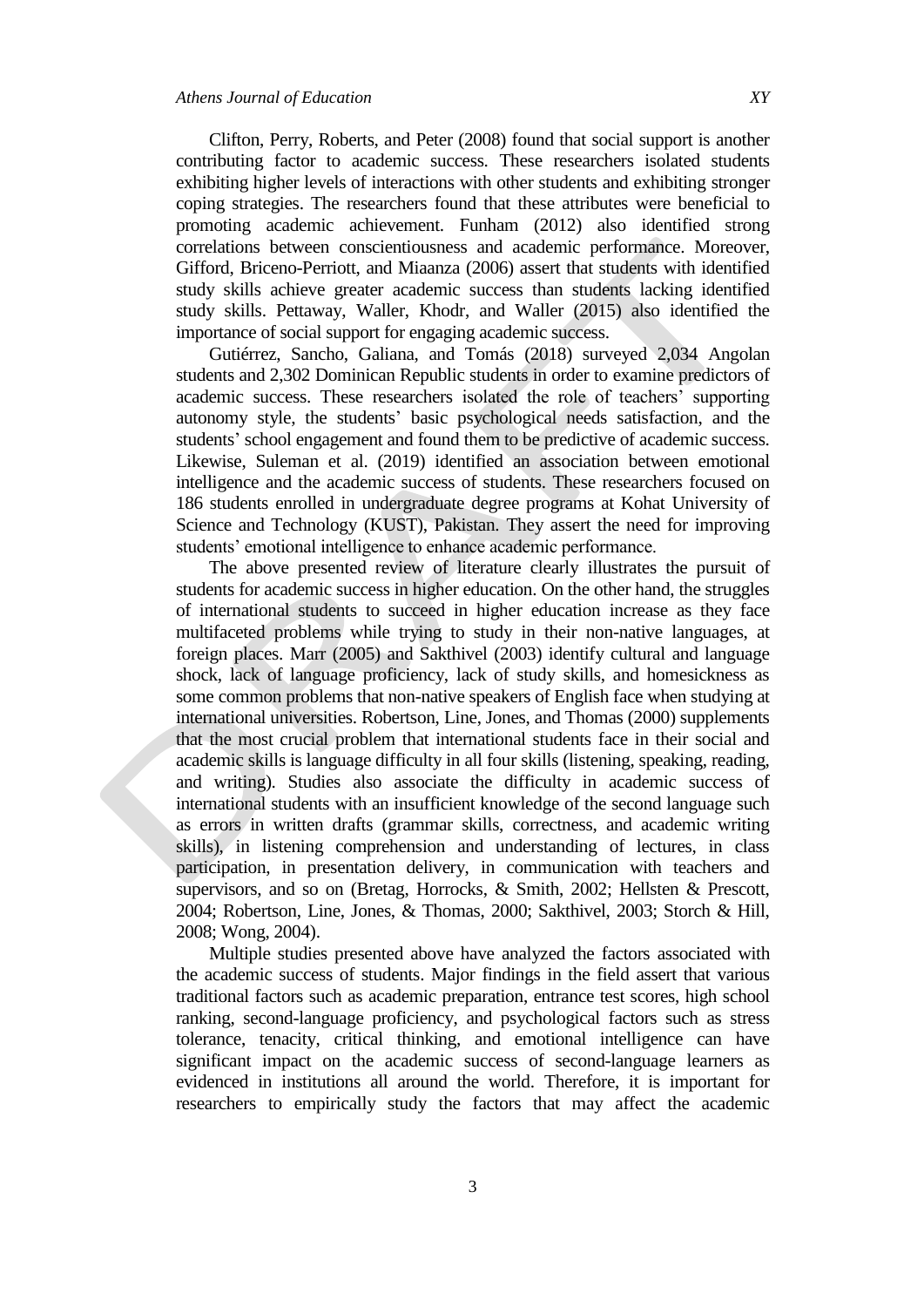performance of students, to identify the ones that help predict their academic success, and present recommendations to accommodate their learning experiences accordingly.

#### **Statement of Problem**

English as a medium of instruction has been a common practice in the United Arab Emirates (UAE) for a long time now. Official policy documents from 1970s issues by the Ministry of Higher Education and Scientific Research indicate a conscious attempt to internationalize higher education in the country by stating that "qualified faculty that meet international standards would be employed and that instruction would be predominantly in English" (MOHESR, 2007). Belhiah and Elhami (2014) advocate that the implementation of English as a medium of instruction in UAE was ensured by hiring "native speakers of English from Anglophone countries in order to replace Arab teachers." Likewise, Rogier (2012) specifies that thousands of native English-speaking teachers were employed in Abu Dhabi to "reinforce, in English, concepts that had already been learned in Arabic."

Moreover, another interesting educational endeavor is observed in the UAE with the arrival of campuses of various international universities. Weber (2011) calls it a "strategy of moving from an oil-based to a knowledge-based economy through which American, Australian, and British campuses in the Middle East almost doubled (from 140 to 260) within a 9-year period (between 2000 and 2009)" (Weber, 2011). These international campuses with English as a medium of instruction, welcome students from all over the world. Civan and Coşkun (2016) indicate that second-language learners face unique challenges and obstacles in the pursuit of their studies. These researchers found that second-language learners with mediocre second-language skills often fail to master course topics not taught in their mother tongue. Additionally, Rose et al. (2019) identified the need for students to obtain "critical threshold" for language level proficiency in order to obtain content knowledge in an English medium university when their native language is not English (p. 4). The study conducted by Rose, Curle, Aizawa, and Thompson (2019) found that variables associated with English language proficiency strongly predicted student success. A further study by Holi Ali (2020) found that students a lack of English proficiency perceived their understanding of lectures in an English medium university as problematic. This study aims to analyze the factors that impact the academic success of second-language learners of English. Zhang and Mi (2010) believe that "while international students are welcomed for their contribution to the local economy and to the internationalization of the curriculum in the host institutions, it is recognized that in order for them to succeed in their academic study and for the host nations to continue to attract students from overseas, the difficulties and problems facing international students must be addressed" (p. 371).

The public university selected for this study delivers an integrated, Americanstyle undergraduate and graduate education to an extremely diverse student body.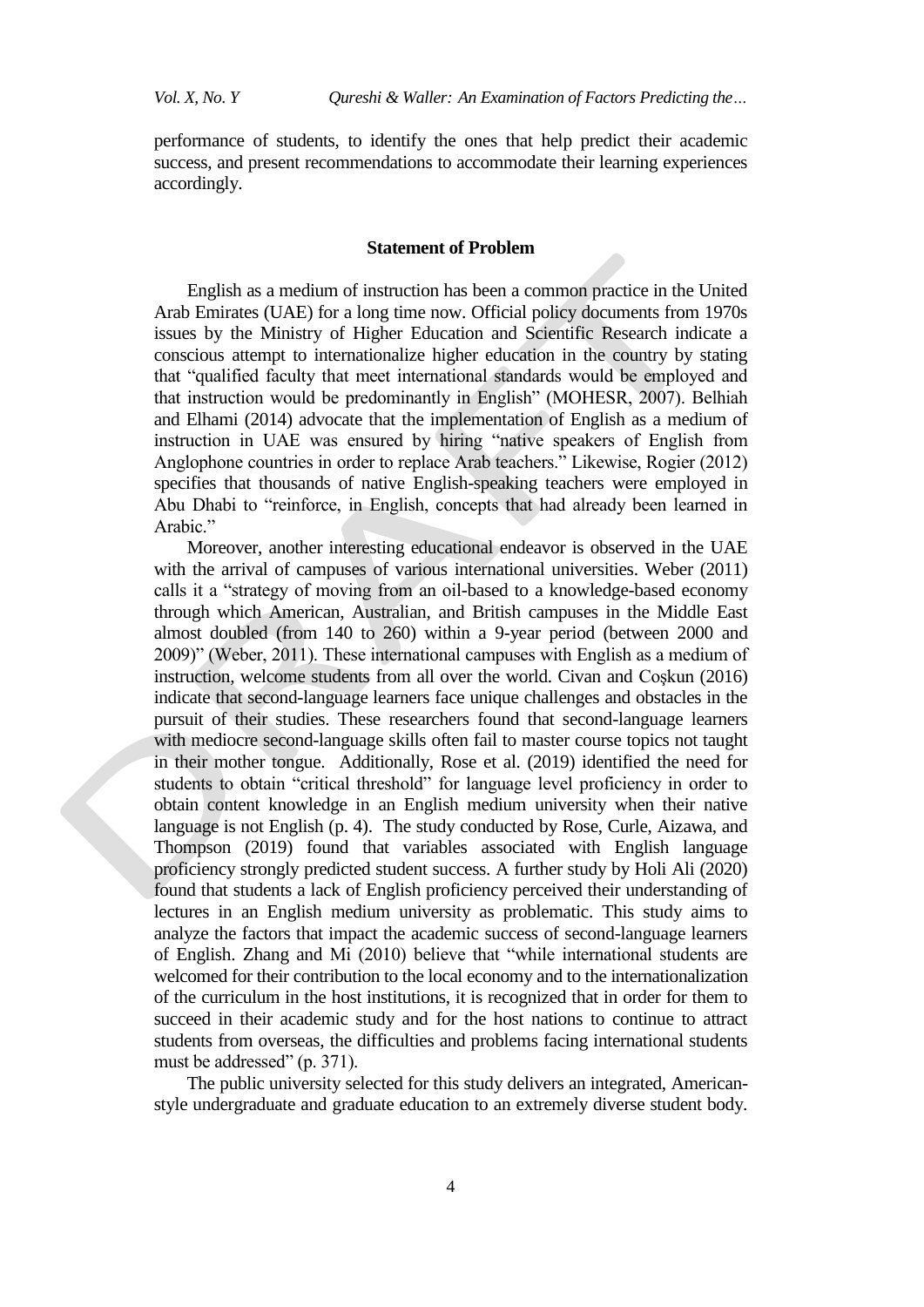Over fifty nationalities from five continents attend the university. The university is licensed in the United Arab Emirates with all programs holding accreditation. Additionally, the university is regionally accredited in the United States. English is the medium of instruction for all programs and courses. This study aims to analyze

the factors that impact the academic success of second-language learners of English. The subject university provides a suitable data source as the institution is composed primarily of second-language learners of English (96.6%). Fourteenpoint-three percent (14.3%) of the undergraduate student body were on academic probation at the time of the study.

The study examined the academic success for the identified second-language learners of English in light of gender, IETLS (International English Language Testing System) scores at the time of admission, high-school track, and highschool rank. One hundred percent (100%) of the subjects were second-language learners of English studying in an English medium university. The study identified the relationship of the indicated factors with the subsequent academic success of students in their first through fourth years of study. Findings of the study may guide future practice and research. Findings may also be extrapolated to similar universities in order to provide a framework for to review and improve admission policies and procedures, student retention, and student success.

# **Research Questions**

The study examines the following two research questions. Question one is descriptive in nature while question two examines the relationships between or among identified factors and the cumulative grade point averages.

- 1. What are the genders, IETLS English proficiency scores, high school tracks, high school percentiles, and cumulative grade point averages for first-year, second-year, third-year, and fourth-year English secondlanguage learners pursuing higher education at a licensed and accredited university in the United Arab Emirates?
- 2. Do relationships exist between or among the genders, IETLS English proficiency scores, high school tracks, and high school percentiles with the cumulative grade point averages first-year, second-year, third-year, and fourth-year English second-language learners pursuing higher education at a licensed and accredited university in the United Arab Emirates?

## **Research Hypotheses**

The following null and alternate hypotheses were examined in support of research question two.

Ho: No relationships exist between or among the genders, IETLS English proficiency scores, high school tracks, and high school percentiles with the cumulative grade point averages for first-year, second-year, third-year, and fourth-year English second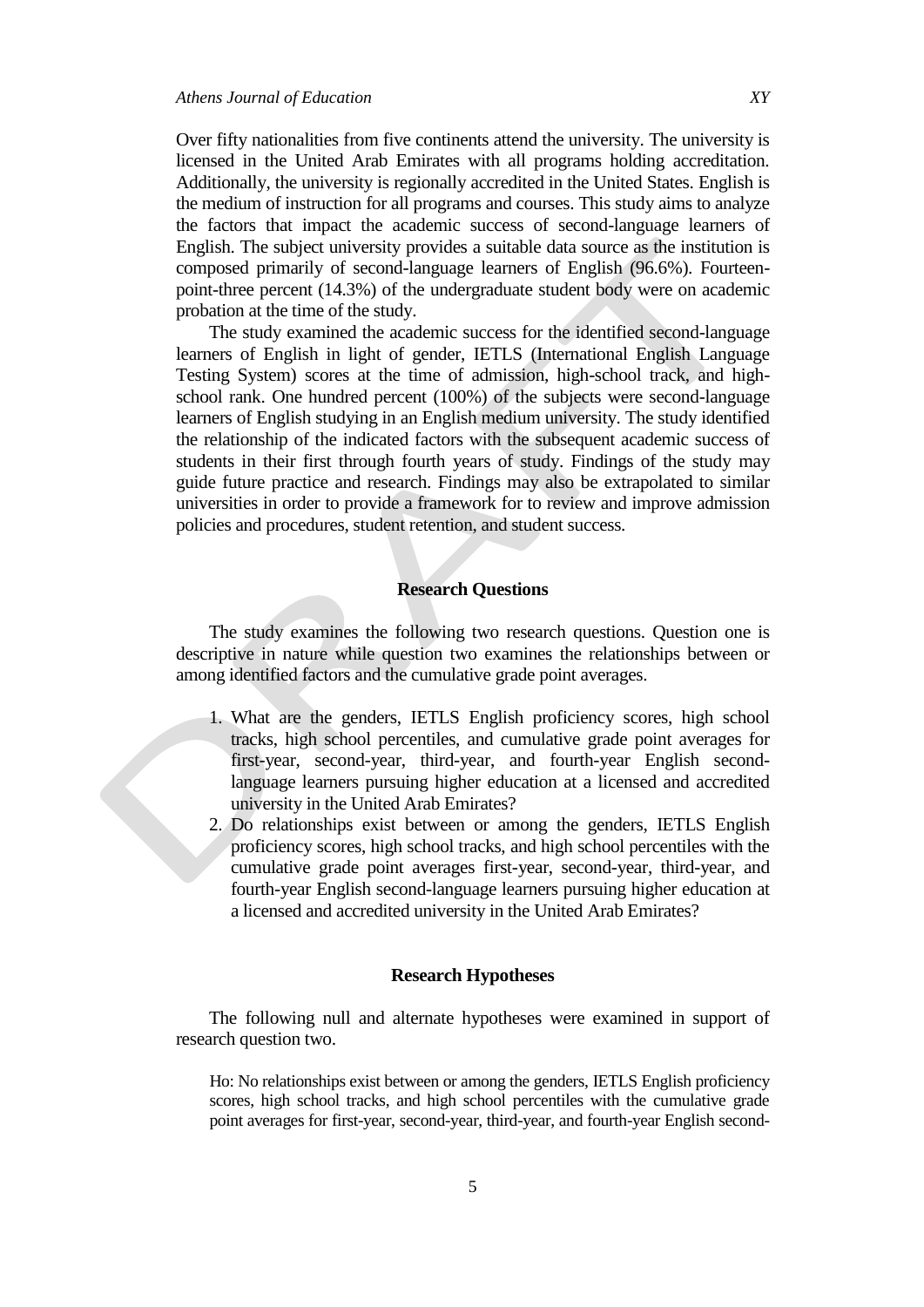language learners pursuing higher education at a licensed and accredited university in the United Arab Emirates.

Ha: Relationships exist between or among the genders, IETLS English proficiency scores, high school tracks, and high school percentiles with the cumulative grade point averages for first-year, second-year, third-year, and fourth-year English secondlanguage learners pursuing higher education at a licensed and accredited university in the United Arab Emirates.

### **Research Design and Method of Procedure**

The study was conducted utilizing a quantitative approach. The associated descriptives of mean, number, and standard deviation were identified for all variables in response to research question one. Frequency was also presented where warranted. Research question two was examined via correlational analysis. The data were examined for normality using skewness and kurtosis to determine whether parametric or non-parametric design was warranted. Values with absolute values above 3.0 were viewed as indicating that the data sets were non-parametric (Lumadue & Waller, 2013). Since a parametric design was deemed more appropriate (Creswell  $\&$  Guetterman, 2019), the study utilized the Pearson r to establish the level of correlation between and among the associated variables and provide perspectives on the strength of the relationships. Waller and Lumadue (2013) assert that the significance levels for the Pearson r are established as strong  $(r^2 > 0.49)$ , moderate  $(0.25 < r^2 < 0.49)$ , weak  $(.09 < r^2 < 0.25$  weak), and negligible ( $r^2$  < 0.09).

The data set for the study was obtained via electronic access to the university's student records after securing IRB approval. Names and student identification numbers were removed to maintain anonymity and ensure that no tracking could be done. The data set included year-level, gender, English proficiency scores, high school track of study, and high school percentage rankings. Only designations of year-one, year-two, year-three, and year-four were included in the year-level data.

#### **Assumptions, Limitations, and Delimitations**

The study operated under the following assumptions, limitations, and delimitations. The research assumed that the IETLS scores of students as presented at the time of admission are an actual measure of the students' level of English proficiency. The study also assumed that subjects were primarily responsible for their own academic success. The study was limited due to the lack of longitudinal data. The data sets for first-year, second-year, third-year, and fourth year students were mutually independent and constituted four unique groups of subjects at different stages of their academic progress. The study was delimited to one university only. The data sets were delimited to AY 2018-2019, AY 2017- 2018, AY 2016-2017, and AY 2015-2016 as first-year, second-year, third-year,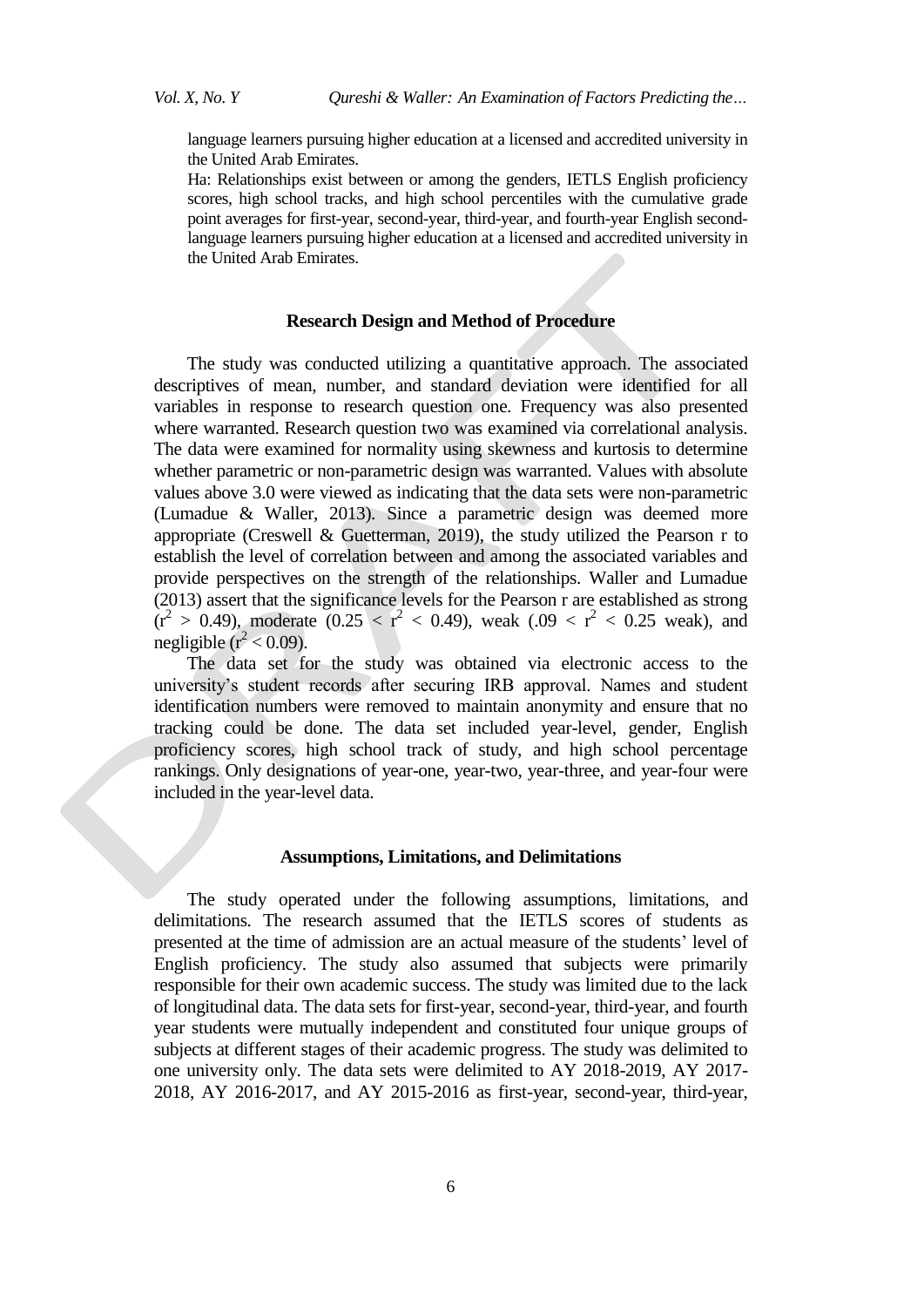and fourth-year, respectively. The literature review was also delimited to research findings completed in the last ten years.

#### **Research Findings**

The study examined two research questions. Question one was descriptive in nature and examined gender, IETLS English proficiency scores, high school tracks, high school rankings, and cumulative grade point averages for first-year, second-year, third-year, and fourth-year English second-language learners pursuing higher education at the university under consideration. The following tables provide the appropriate demographic information requisite to answering research question one.

| Year              | <b>Male</b> | <b>Female</b> | % Male |
|-------------------|-------------|---------------|--------|
| <b>First Year</b> | 32          | 41            | 43.8   |
| Second Year       | 88          | 89            | 49.7   |
| Third Year        | 57          |               | 52.8   |
| Fourth Year       | 39          | 33            | 54.2   |
| Totals $(N=430)$  | 216         | 214           |        |

*Table 1.* Gender Distributions by Year of Progress

*Source:* Institutional CampusVue Extraction.

Table 1 provides an overview of the number and genders of students enrolled by their year of study. The Male enrollment increased from 43.8% for first year students to 54.2% for fourth year students. This is consistent with the changing enrollment demographics in the subject university which has experienced significant increases in female enrollment percentages in all programs. Since the data sets are independent by year, the review does not indicate any information regarding the academic success of females versus males.

| <b>Score</b>     | <b>First Year</b> | <b>Second Year</b> | <b>Third Year</b> | <b>Fourth Year</b> |
|------------------|-------------------|--------------------|-------------------|--------------------|
| 4.5              |                   |                    |                   |                    |
| 5.0              |                   |                    |                   | 30                 |
| 5.5              |                   | 42                 |                   |                    |
| 6.0              |                   | 20                 |                   |                    |
| 6.5              |                   |                    |                   |                    |
| 7.0              |                   |                    |                   |                    |
|                  |                   |                    |                   |                    |
| Totals $(N=430)$ |                   |                    |                   |                    |

*Table 2*. IETLS Score Frequencies by Year of Progress

*Source:* Institutional CampusVue Extraction.

Table 2 illustrates the range of beginning IELTS Scores of students in the four academic years. The largest admission number is in second year with 177 students enrolled in the university. Initial IELTS scores are relatively stable for all four years, ranging from 4.5 to 7.5 with 5.0 and 5.5 predominating throughout. Once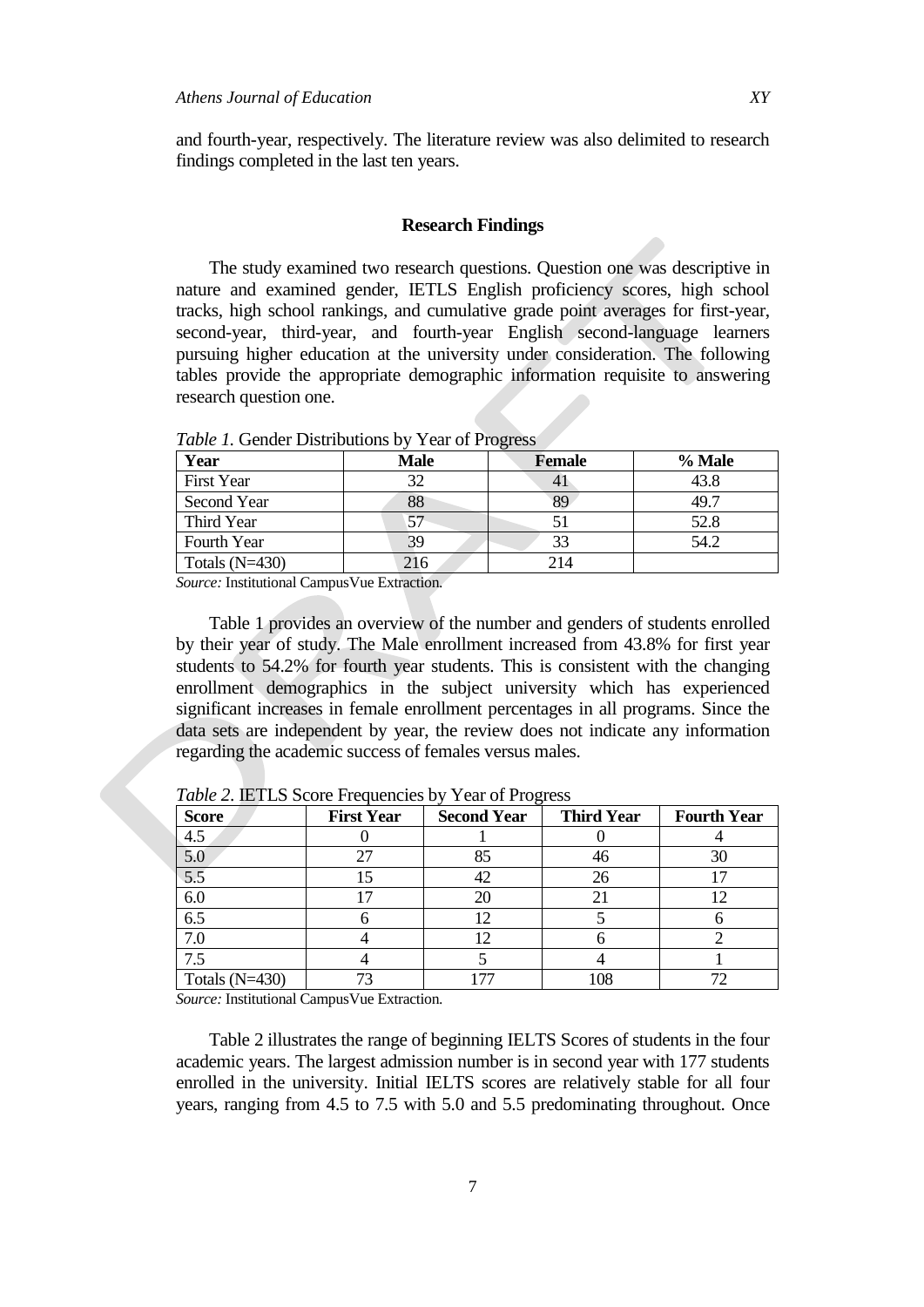meeting admission requirements, the initial IETLS score is not modified as the test is not retaken through the course of study.

| Year              | General<br><b>Advanced</b> |     | % Advanced |
|-------------------|----------------------------|-----|------------|
| <b>First Year</b> |                            |     | 79.5       |
| Second Year       | 39                         | 38  | 78.5       |
| Third Year        |                            | 4 I | 62.0       |
| Fourth Year       | 50                         | 22  | 69.4       |
| Totals $(N=430)$  | 314                        | 116 |            |

*Table 3*. High School Preparation Track Distributions by Year of Progress

*Source:* Institutional CampusVue Extraction.

Students in public schools in UAE are currently exposed to two major educational streams: advanced and general. Students choose either of these streams after completing grade 9, and complete grades 10-12 in their chosen stream. The chosen track determines the route of future study open to the student. Those choosing the advanced stream are exposed to higher and more in-depth instruction in mathematics and sciences. Those choosing the general stream do not take the advanced mathematics and sciences. The stream of study may restrict a student's entry into some fields of study. For example, students from the general track must meet strong performance in their high school rankings in order to be allowed into engineering fields of study (U.AE, 2018). Table 3 illustrates that the number of students who pursued the advanced high school track were significantly higher for each cohort. Fewer students pursued the general track. Such would be expected as over 50% of the student enrolled in the target university population are pursuing engineering related fields of study requiring more exposure to mathematics and science.

Table 4 provides the cohort number, mean, and standard deviation for the initial IETLS scores, high school rank, and cumulative grade point average for each of the four cohorts. The initial IETLS scores have remained relatively constant for each cohort though more deviation exists in the high school ranks and cumulative grade point averages.

|                    | First Year |      |           |     | <b>Second Year</b> |           |
|--------------------|------------|------|-----------|-----|--------------------|-----------|
| Category           | N          | Mean | <b>SD</b> | N   | Mean               | <u>SD</u> |
| <b>IETLS</b> Score | 73         | 5.7  | 0.74      | 177 | 5.5                | 0.70      |
| <b>HS</b> Rank     | 73         | 86.7 | 6.44      | 177 | 87.7               | 8.36      |
| <b>CGPA</b>        | 73         | 2.67 | 0.803     | 177 | 2.82               | 0.729     |
|                    | Third Year |      |           |     | Fourth Year        |           |
| Category           | N          | Mean | <b>SD</b> | N   | Mean               | <b>SD</b> |
| <b>IETLS</b> Score | 108        | 5.6  | 0.50      | 72  | 5.5                | 0.64      |
| <b>HS</b> Rank     | 108        | 83.8 | 8.59      | 72  | 81.0               | 8.18      |
| <b>CGPA</b>        | 108        | 2.70 | <b>SD</b> | 72  | 2.45               | 0.594     |

*Table 4.* Descriptives for IETLS Scores, HS Rank, and CGPA

*Source:* SPSS vs. 24 Analysis of Data Set.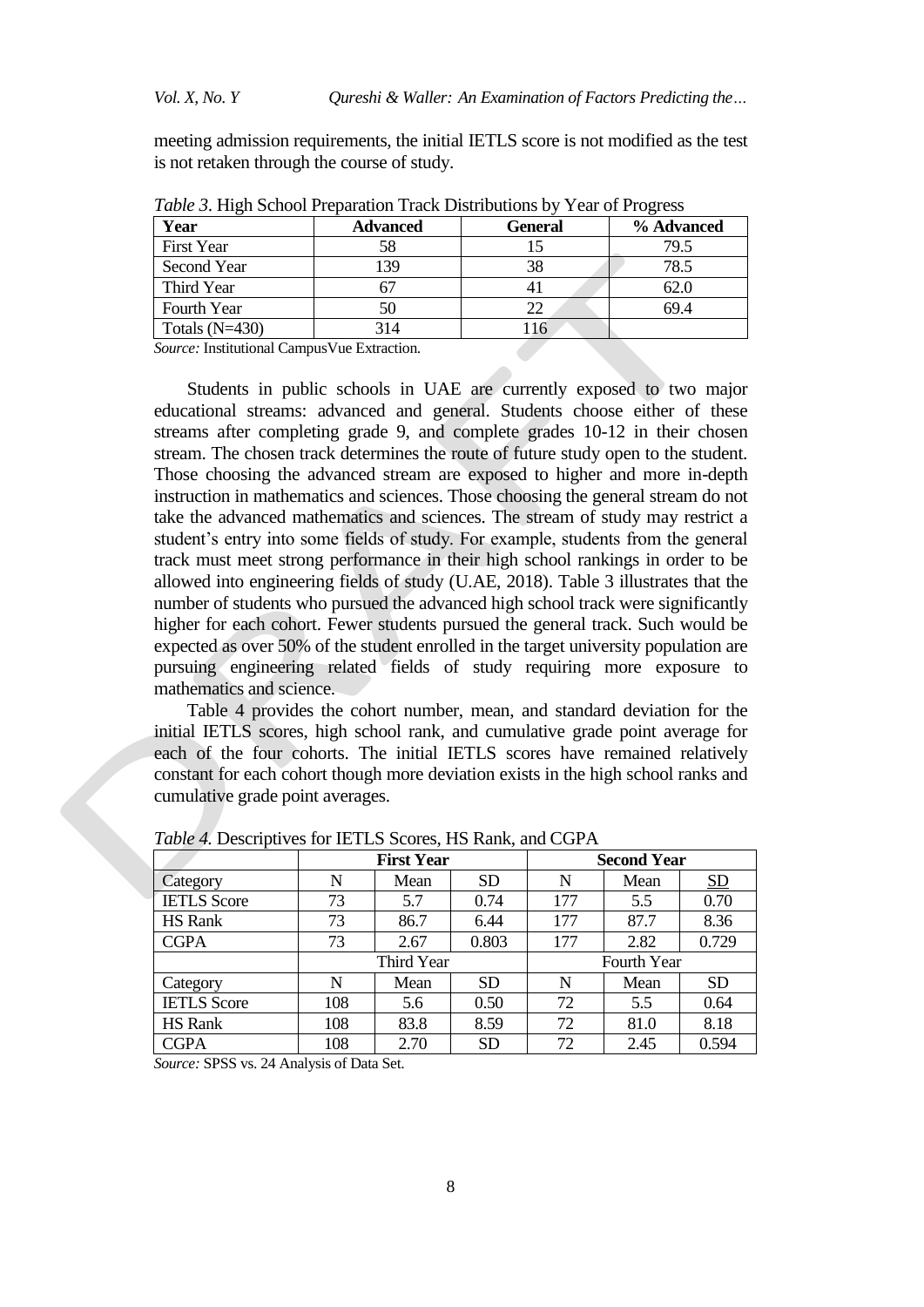The second research question of the study examined relationships between or among the genders, IETLS English proficiency scores, high school tracks, and high school percentiles with the cumulative grade point averages of first-year, second-year, third-year, and fourth-year English second-language learners pursuing higher education at the subject university. Normality of the data sets was established in order to determine whether a parametric or non-parametric correlation coefficient should be utilized.

| Year                                                          | <b>Descriptive</b> | <b>Gender</b> | <b>IETLS</b> | <b>HS</b><br>Track | <b>HS</b><br><b>Rank</b> | <b>CGPA</b> |
|---------------------------------------------------------------|--------------------|---------------|--------------|--------------------|--------------------------|-------------|
|                                                               | <b>Skewness</b>    | 0.254         | 0.921        | 1.489              | $-0.370$                 | $-0.556$    |
| <b>First Year</b>                                             | Kurtosis           | $-1.991$      | 0.072        | 0.221              | 0.048                    | 0.202       |
| Second                                                        | <b>Skewness</b>    | 0.11          | 1.243        | 1.402              | $-0.838$                 | 0.021       |
| Year                                                          | Kurtosis           | $-2.023$      | 0.610        | $-0.036$           | 0.182                    | $-1.094$    |
| <b>Third</b>                                                  | <b>Skewness</b>    | $-113$        | 1.200        | 0.503              | $-0.227$                 | 0.104       |
| Year                                                          | Kurtosis           | $-2.025$      | 0.783        | $-1.780$           | $-0.605$                 | $-0.672$    |
| Fourth                                                        | <b>Skewness</b>    | $-0.171$      | 0.941        | 0.862              | 0.144                    | 0.672       |
| Year                                                          | Kurtosis           | $-2.028$      | 0.604        | $-1.293$           | $-0.710$                 | $-0.336$    |
| $C_1, \ldots, C_{n}$ CDCC $\ldots, C_{n}$ And $\ldots, C_{n}$ |                    |               |              |                    |                          |             |

*Table 5.* Skewness and Kurtosis by Year of Progress

*Source:* SPSS vs. 24 Analysis of Data Set.

As illustrated in Table 5, Skewness and Kurtosis scores fall within the acceptable ranges, indicating that the data are approximately normally distributed. For this reason, the parametric correlation coefficient was selected. The Pearson r was utilized to examine the correlation between or among variables.

Table 6 provides the Pearson correlations between and/or among the variables. As weak correlations  $(0.09 < r^2 < 0.25)$  were identified, the null hypothesis is rejected in favor of the alternate hypothesis. Relationships do exist between or among the variables of gender, initial IETLS score, high school track, high school rank and the cumulative grade point average where  $r^2 > 0.09$ .

| Year               | Gender  | <b>IETLS</b> | <b>HS</b> Track | <b>HS Rank</b> |
|--------------------|---------|--------------|-----------------|----------------|
| <b>First Year</b>  | $-0.25$ | 0.30         | 0.17            | 0.35           |
| <b>Second Year</b> | $-0.30$ | 0.37         | 0.13            | 0.43           |
| Third Year         | -0.40   | 0.15         | -0.07           | 0.41           |
| Fourth Year        |         |              |                 |                |

*Table 6.* Pearson Correlations for CGPA by Variable

*Source:* SPSS vs. 24 Analysis of Data Set.

A weak negative correlation was found between gender and the CGPA for the second, third, and fourth-year cohorts. Of note, the first-year cohort fell just below the minimum expected value with  $r^2 = 0.0625$ . The negativity of the correlation is prefaced on the manner in which gender was coded: 1 for female and 2 for male. Accordingly, the data indicate that a weak correlation exists between gender and CGPA. Maleness appears weakly correlated to a lower CGPA. The initial IETLS score evidenced a weak positive correlation implying that the initial level of English proficiency impacted the first-year and second-year cohorts but did not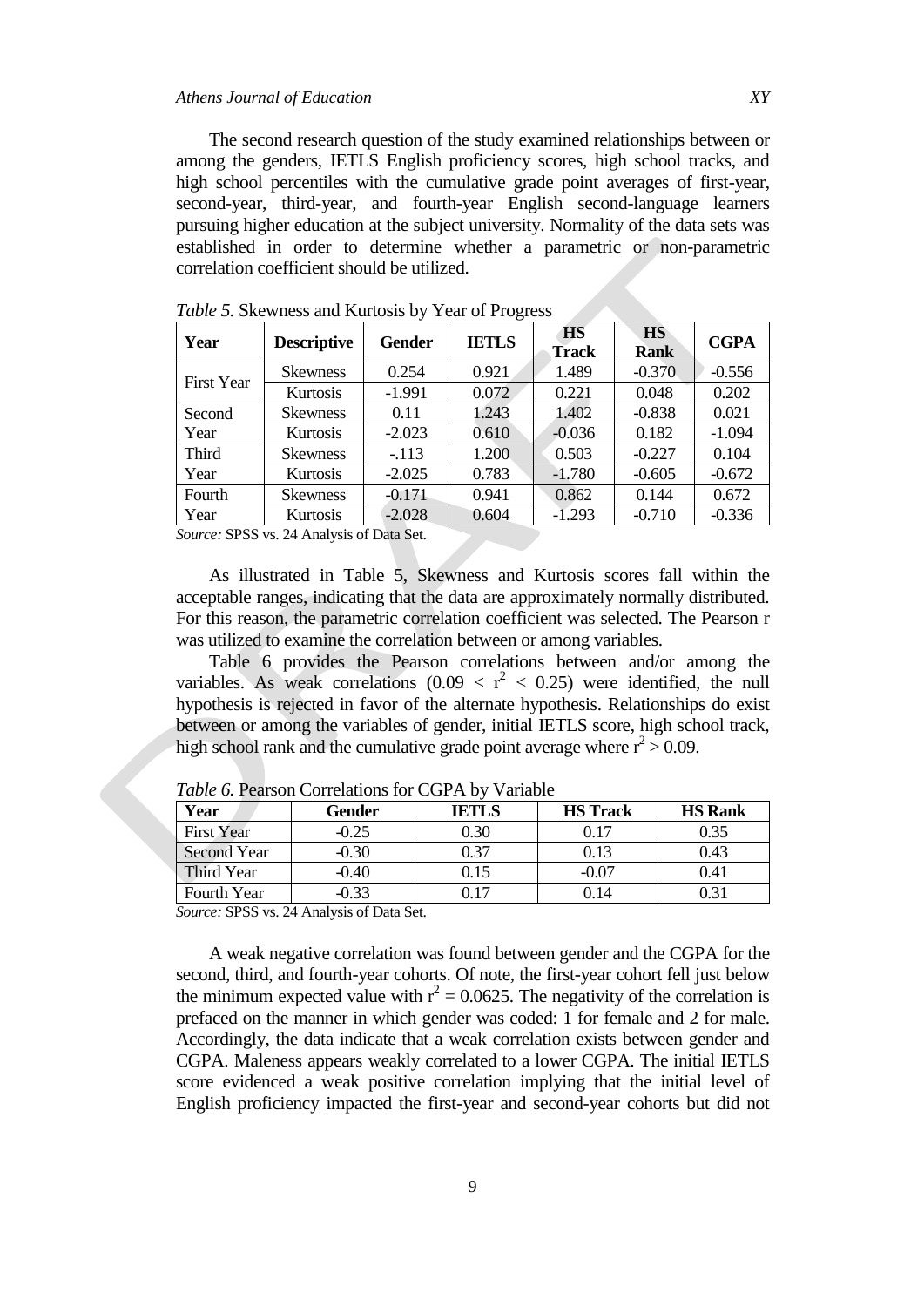correlate to the third-year and fourth-year cohorts. No correlation was found between the high school track and the CGPA. However, the high school rank was weakly correlated to CGPA for all four cohorts. While the track of study was not found to be significant, the level of academic performance at the high school level was identified as significant.

#### **Conclusion and Recommendations**

This study examined the relationship between or among the factors that contribute to the academic success of second-language learners at an Englishmedium public university in the UAE. The factors under consideration were gender, IELTS Scores, High School Track, and High School Rank. In the findings section, the correlation between each factor has been exhibited and discussed throughout the four academic years. In this section, the findings of each factor will be discussed in detail.

#### **Gender**

The findings suggest that Gender and CGPA have a negative correlation that is meaningful for all four years. It indicates that males tend to have lower CGPAs during all four academic years. The finding matches the research conducted in the past where it has been proved that females do better than males in studies. Wainer and Steinberg (1992) claimed that female students receive higher grades than male students due to their hard work and attending classes more frequently. Likewise, Leonard and Jiang (1999) assert that females have better study skills which leads them to achieve higher academic success as compared to their male counterparts. Hence, it is important to engage males in academics by various means such as clubs, social and cultural events, co-curricular activities, etc. Males tend to spend more time with friends and learn implicitly from each other. If opportunities are created to engage males meaningfully and weave curriculum intricately with cocurricular activities, they are more likely to engage and study. On the basis of the findings, it is strongly suggested to improve engagement of male students at a university level to ensure their academic success.

## **IELTS Scores**

English Proficiency of students at the time of their admissions has a positive correlation with the first two years of study at a university. The IELTS scores of students tend to help them improve their academic performance in the initial two years of their study. This indicates that students with better English proficiency score higher CGPA. Thus, measures shall be taken to provide ample remedial support to the students with low English proficiency with the help of learning centers. Supplementary support to non-native speakers of English will prove beneficial in helping them achieve academic success. At-risk students may be directed to writing center to practice writing with tutors. Moreover, learning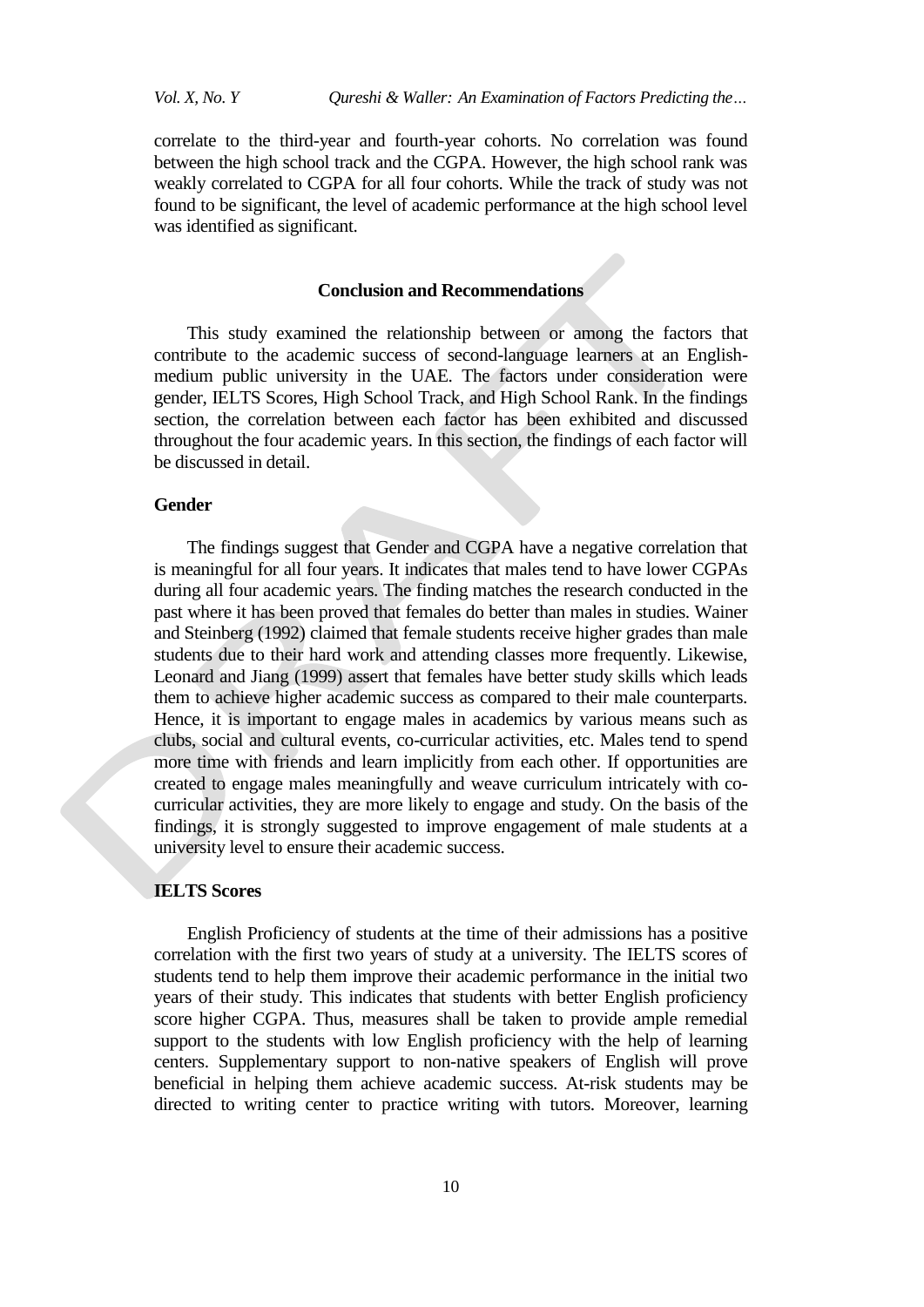centers for other subjects may also prove significant in working towards a better CGPA.

# **High School Track**

The finding suggests that High School Track does not have a significant impact on the academic success of students. However, it is used to route students to certain degree programs. As per the university's admission policy, students with Advanced High School Track opt for engineering degrees, and students with General High School Track choose other fields at the said university. Hence, the policy can be kept in place, as it does not impact students' academic performance.

#### **High School Rank**

The study concludes that students with strong academic record in high school tend to be academically successful in their university life as well. It means that students who have been consistently achieving good results in their academic careers, are likely to continue getting good CGPA in all the years of their university career. The correlation between high school rank and CGPA of students is positively significant for all cohorts. These findings advocate the concept of selfefficacy by Bandura (1997), and highlight the importance of mastery experiences. On the basis of this conclusion, the researchers suggest that universities may provide opportunities for high-achieving students to stay focused on their goals and maintain their results. Moreover, it is also suggested that universities may conduct awareness sessions, training programs, and summer camps for high school students of nearby vicinity as their prospective students and orient them with the programs offered and their entry level preparation. This may prove fruitful for students and universities alike.

# **Summary**

The findings of this study found that generally speaking female students perform better and earn higher CGPAs than male students. Additionally, the study found that limited English proficiency negatively impacted students studying in an English medium university. There was no evidence that the academic track of students in high school had any impact of university academic performance. The study did find that students that did well in high school likewise generally speaking did well in their university courses.

The findings of the study lead the researchers to recommend the provision of academic resources such as language labs, learning and writing centers to support students at risk of academic failure due to their lack of study skills, and/or limited English proficiency. Additionally, universities could have a positive impact on incoming students transitioning from high school into college by offering preparatory sessions prior to the beginning of their first semester for such topics as study skills, test taking strategies and stressing the importance of attending classes and keeping current with assignments.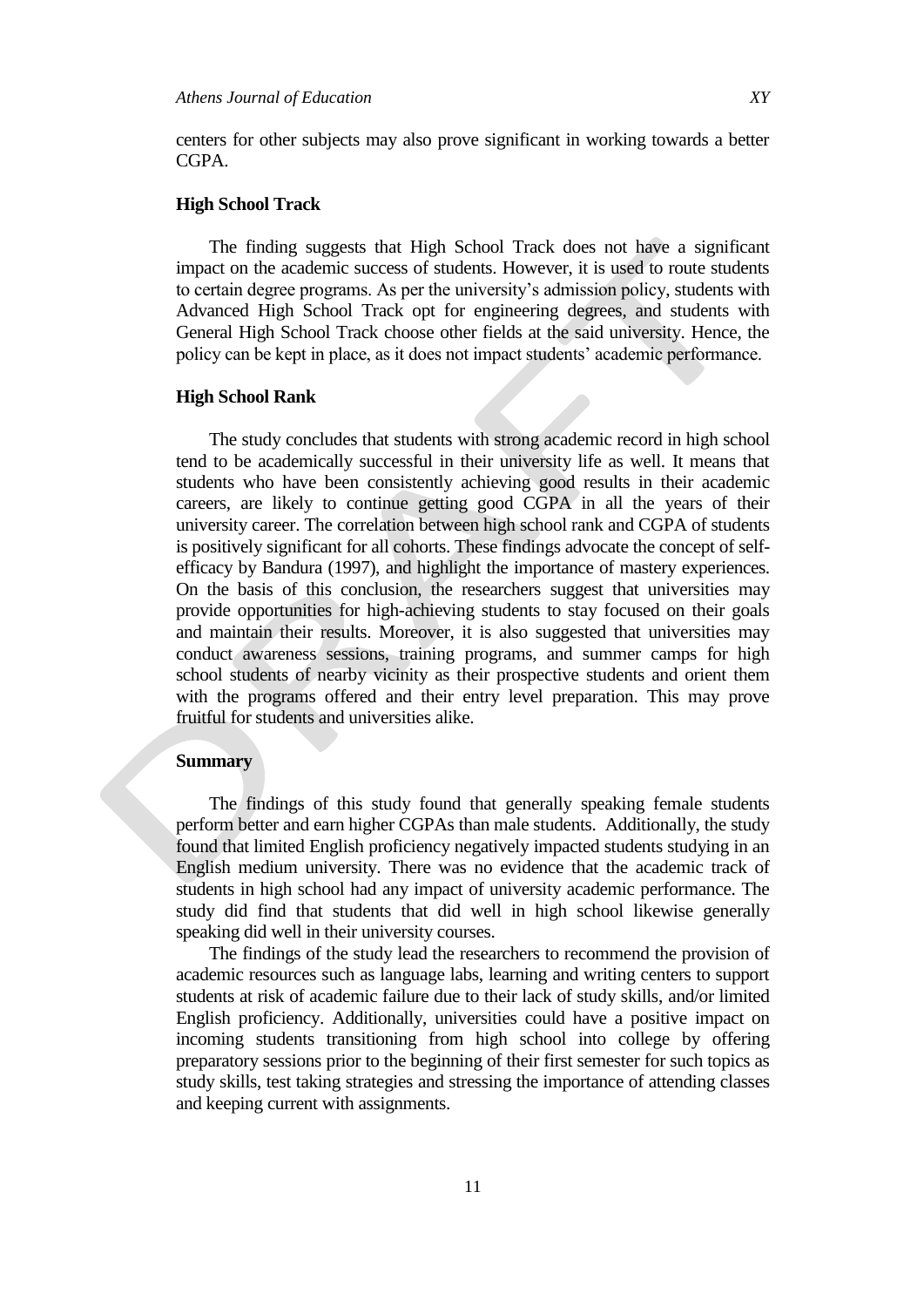*Vol. X, No. Y Qureshi & Waller: An Examination of Factors Predicting the…*

#### **Implications for Future Research**

The study provides a platform for future research that could be carried out. A detailed study of students with similar high school track and high school rank could be carried out to study the factors predicting their academic success in terms of gender. Moreover, studies could be carried out to study a particular high school track for students such as advanced or general. Research can also be conducted to study the impact of learning centers upon academic success. A similar study could be conducted in public sector universities to examine the predictors of academic success for students of other countries.

## References

- Al Hebsi, A., Pettaway, L., & Waller, L. (2015). A History of Education in the United Arab Emirates and Trucial Sheikdoms. *The Global eLearning Journal*, *4*(1), 1-6.
- Bandura, A. (1997). *Self-Efficacy: The Exercise of Control*. New York: Freeman.
- Barclay, T. H., Barclay, R. D., Mims, A. Sargent, Z., & Robertson, K. (2018). Academic Retention: Predictors of College Success. *Education*, *139*(2), 59-70.
- Belhiah, H., & Elhami, M. (2014). English as a Medium of Instruction in the Gulf: When Students and Teachers Speak. *Language Policy*, *14*(1), 3-23.
- Bloemer, W., Day, S., & Swan, K. (2017). Gap analysis: An innovative look at gateway courses and student retention. *Online Learning, 21(3)*, 5-15.
- Bretag, T., Horrocks, S., & Smith, J. (2002). Developing Classroom Practices to Support NESB Students in Information Systems Courses: Some Preliminary Findings. *International Education Journal*, *3*(4), 57-69.
- Burton, N. W., & Ramist, L. (2001). *Predicting Success in College: SAT Studies of Classes Graduating since 1980.* New York: The College Board.
- Camara, W. (2013). Defining and Measuring College and Career Readiness: A Validation Framework. *Educational Measurement: Issues and Practice, 32(4)*, 16-27.
- Civan, A., & Coşkun, A. (2016). The Effect of the Medium of Instruction Language on the Academic Success of University Students. *Educational Sciences: Theory & Practice*, *16*(6), 1981-2004.
- Clifton, R. A., Perry, R. P., Roberts, L. W., & Peter, T. (2008). Gender, Psychological Dispositions, and the Academic Achievement of College Students. *Research in Higher Education, 49*(8), 684-703.
- Comer, D. R., Schweiger, A. T., Shelton, P. (2019). Impact of Students' Strengths, Critical Thinking Skills and Disposition on Academic Success in the First Year of a PharmD Program. *American Journal of Pharmaceutical Education, 83*(1), 93-99.
- Creswell, J., & Guetterman, T. (2019). *Educational Research Planning, Conducting, and Evaluating Quantitative and Qualitative Research*. 6th Edition. Pearson.
- Funham, A. (2012). Learning Style, Personality Traits and intelligence as predictors of College Academic Performance. *Individual Differences Research, 10*(3), 117-128.
- Gifford, D. G., Briceno-Perriott, J., & Miaanza, F. (2006). Locus of Control: Academic Achievement and Retention in a Sample of University First-Year Students. *Journal of College Admission*, (191), 18-25.
- Gutiérrez, M., Sancho, P., Galiana, L., & Tomás, J. M. (2018). Autonomy Support, Psychological Needs Satisfaction, School Engagement and Academic Success: A Mediation Model. *Universitas Psychologica, 17*(5), 1-12.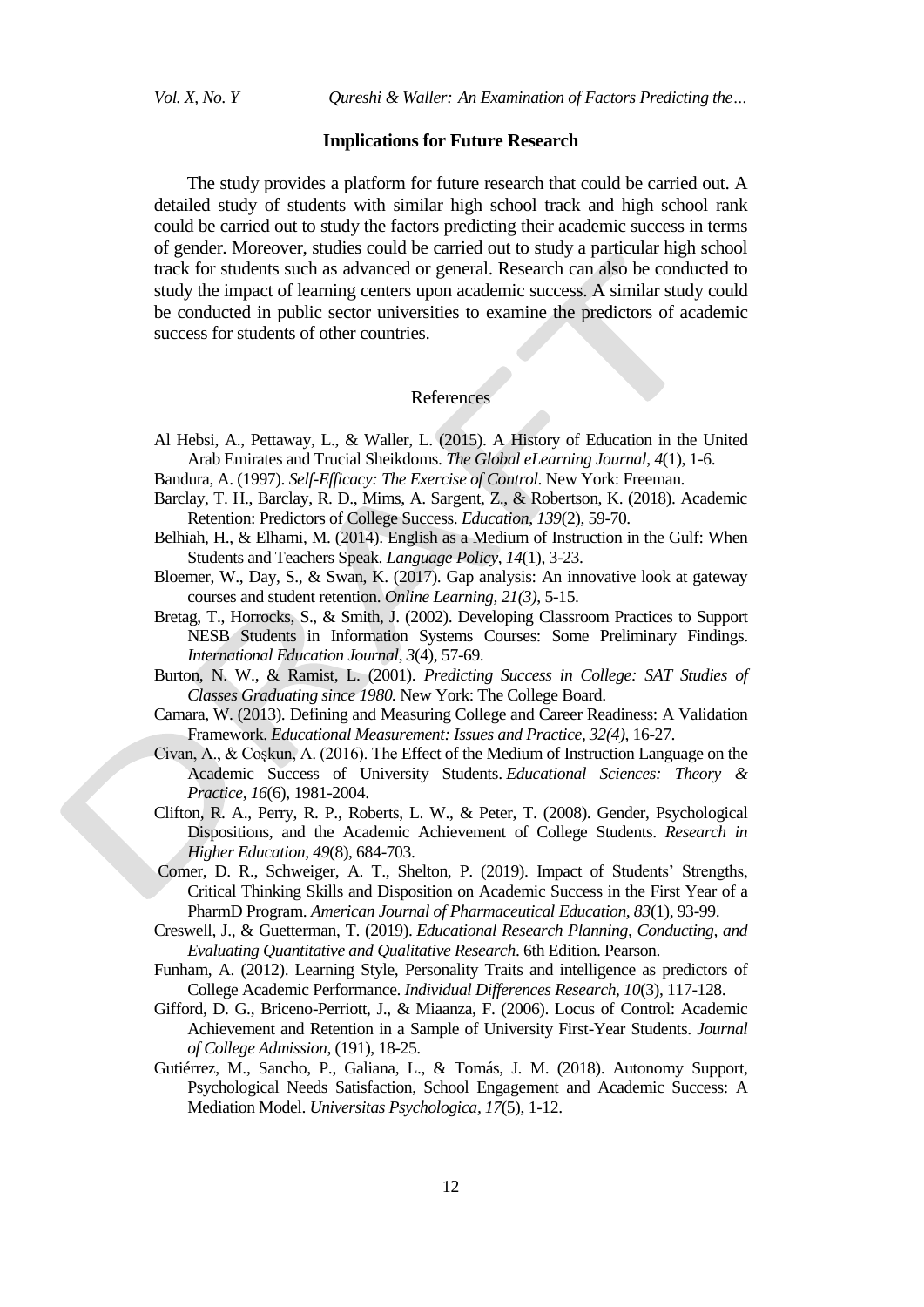- Hellsten, M., & Prescott, A. (2004). Learning at University: The International Students Experience. *International Education Journal, 5*(3), 44-351.
- Hepworth, D., Littlepage, B., & Hancock, B. (2018). Factors Influencing University Student Academic Success. *Educational Research Quarterly, 42*(1), 45-61.
- Holi Ali, H. I. (2020). Lecture Comprehension Difficulties Experienced by Omani Students in an English-Medium Engineering Program. *Cogent Arts & Humanities 7*(1), 1741986.
- Kobin, J. L., Patterson, B. F., Shaw, E. J., Mattern, K. D., & Barbuti, S. M. (2008). *Validity of the SAT for Predicting First Year College Grade Point Average.* New York: The College Board.
- Krol, E. S., Dobson, R. T., & Adesina, K. (2019). Association between Prerequisites and Academic Success at a Canadian University's Pharmacy Program. *American Journal of Pharmaceutical Education*, *83*(1), 6491.
- Leonard, D. K., & Jiang, J., (1999*).* Gender Bias and the College Predictors of the SATs: A Cry of Despair. *Research in Higher Education*, *40*(Aug), 375-407.
- Lumadue, R., & Waller, L. (2013). *Educational Research Today*. 1st Edition. Apple iTunes Connect.
- Marr, T. (2005). Language and the Capital: A Case Study of English "Language Shock" among Chinese Students in London. *Language Awareness, 14*(4), 239-253.
- Ministry of Higher Education and Scientific Research MOHESR (2007). *Educating the Next Generation of Emiratis: A Master Plan for UAE Higher Education.* MOHESR.
- Pettaway, L., Waller, L., Khodr, M., & Waller, S. (2015). An Analysis of the Instructional Leadership Model at an Institution of Higher Education in the United Arab Emirates. *Asian Social Science*, *11*(28), 162-169.
- Roberston, M., Line, M., Jones. S., & Thomas, S. (2000). International Students, Learning Environments and Perceptions: A Case Study using the Delphi Technique. *Higher Education Research and Development, 19*(1), 89-102.
- Rogier, D. (2012). *The Effects of English-Medium Instruction on Language Proficiency of Students Enrolled in Higher Education in the UAE*. Doctoral Dissertation. United Kingdom: University of Exeter.
- Rose, H., Curle, S., Aizawa, I., & Thompson, G. (2019). What Drives Success in English Medium Taught Courses? The Interplay between Language Proficiency, Academic Skills, and Motivation. *Studies in Higher Education, 45*(1): 1-13.
- Sakthivel, T. (2003). Problems Faced by Overseas Research Students. *Pharmacy Education, 3*(4), 217-222.
- Saunders-Scott, D., Braley, M., & Stennes-Spidahl, N. (2017). Traditional and Psychological Factors Associated with Academic Success: Investigating Best Predictors of College Retention. *Motivation and Emotion*, *42*(4), 459-465.
- Storch, N., & Hill, K. (2008). What Happens to International Students' English After One Semester at University? *Australian Review of Applied Linguistics*, *31*(1), 3.1-3.17.
- Suleman, Q., Hussain, I., Syed, M. A., Parveen, R., Lodhi, I. S., & Mahmood, Z. (2019). Association between Emotional Intelligence and Academic Success among Undergraduates: A Cross-Sectional Study in KUST, Pakistan. *PloS ONE*, *14*(7), e0219468.
- U.AE (2018, November 14) *Stages and Streams of School Education*. U. AE.
- Wainer, H., & Steinberg, L. S. (1992). Sex Differences in Performance on the Mathematics Section of the Scholastic Aptitude Test: A Bi–Directional Validity Study. *Harvard Educational Review*, *62*(3), 323-336.
- Waller, L., & Lumadue, R. (2013). *Correlational Analysis*. 1st Edition. Apple iTunes Connect.